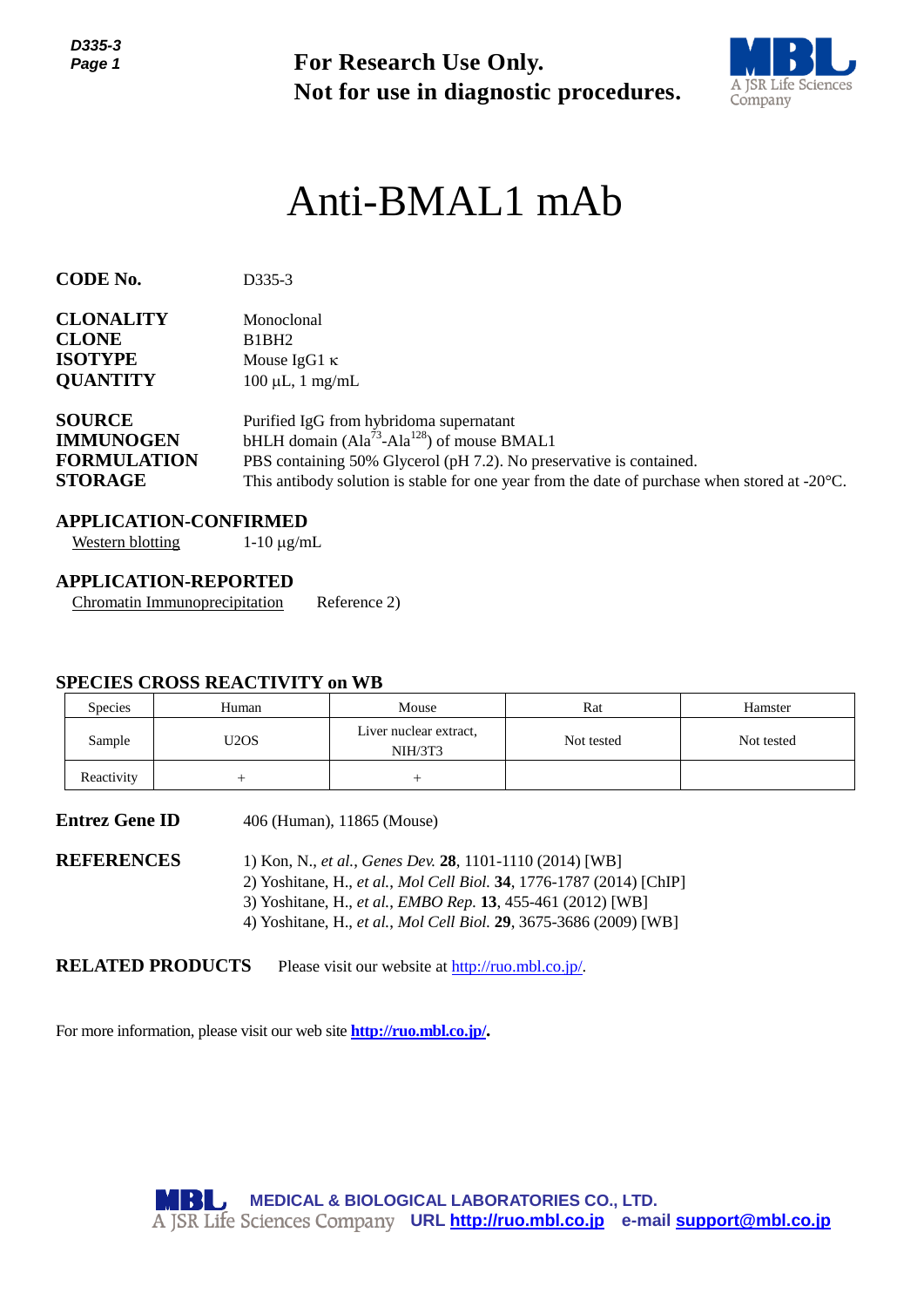### **PROTOCOL**

#### *5* **SDS-PAGE & Western blotting**

- 1) Mix 10  $\mu$ L of Mouse liver nuclear extract with 10  $\mu$ L of Laemmli's sample buffer.
- 2) Boil the sample for 3 min. and centrifuge. Load 20  $\mu$ L of the sample per lane in a 1-mm-thick SDS-polyacrylamide gel (7.5%) acrylamide) for electrophoresis.
- 3) Blot the protein to a polyvinylidene difluoride (PVDF) membrane at 300 mA for 1 hr. in a wet transfer system (Transfer Buffer: 25 mM Tris, 190 mM glycine, 20% Methanol). See the manufacturer's manual for precise transfer procedure.
- 4) To reduce nonspecific binding, soak the membrane in 1% skimmed milk (in TBS, pH 7.2) for 1 hr. at room temperature.
- 5) Incubate the membrane with primary antibody diluted with 1% skimmed milk (in TBS, pH 7.2) as suggested in the **APPLICATION** for 1 hr. at 37°C, 2 hr. at room temperature or overnight at 4°C. (The concentration of antibody will depend on the conditions.)
- 6) Wash the membrane 3 times for 2 min., 5 min. and 10 min. each with 1% skimmed milk (in TBS, pH 7.2).
- 7) Incubate the membrane with 1:5,000 of Anti-IgG (Mouse) pAb-HRP (MBL; code no. 330) diluted with 1% skimmed milk (in TBS, pH 7.2) for 2 hr. at room temperature or overnight at 4°C.
- 8) Wash the membrane 3 times for 2 min., 5 min. and 10 min. each with TBS-T [0.05% Tween-20 in TBS].
- 9) Wash the membrane 1 time for 2 min. with TBS.
- 10) Wipe excess buffer on the membrane, and then incubate it with appropriate chemiluminescence reagent for 1 min. Remove extra reagent from the membrane by dabbing with paper towel, and seal it in plastic wrap.
- 11) Expose to an X-ray film in a dark room for 3 min. Develop the film as usual. The condition for exposure and development may vary.

(Positive controls for Western blotting; Mouse liver nuclear extracts, U2OS and NIH/3T3)



\*The heavy/light chains derived from IgG in the samples. (These bands are detected depending on a sample.)

#### *Western blotting analysis of mouse BMAL1 from liver nuclear extracts*

1: ZT6 (zeitgeber time; 6 h) 2: ZT18 (zeitgeber time; 18 h)

Immunoblotted with Anti-BMAL1 mAb (D335-3)

Data were provided by Mr. Kentaro Hirose, Dr. Hikari Yoshitane, Ph.D. and Dr. Yoshitaka Fukada, Ph.D. (Department of Biophysics and Biochemistry, Graduate School of Science, University of Tokyo)